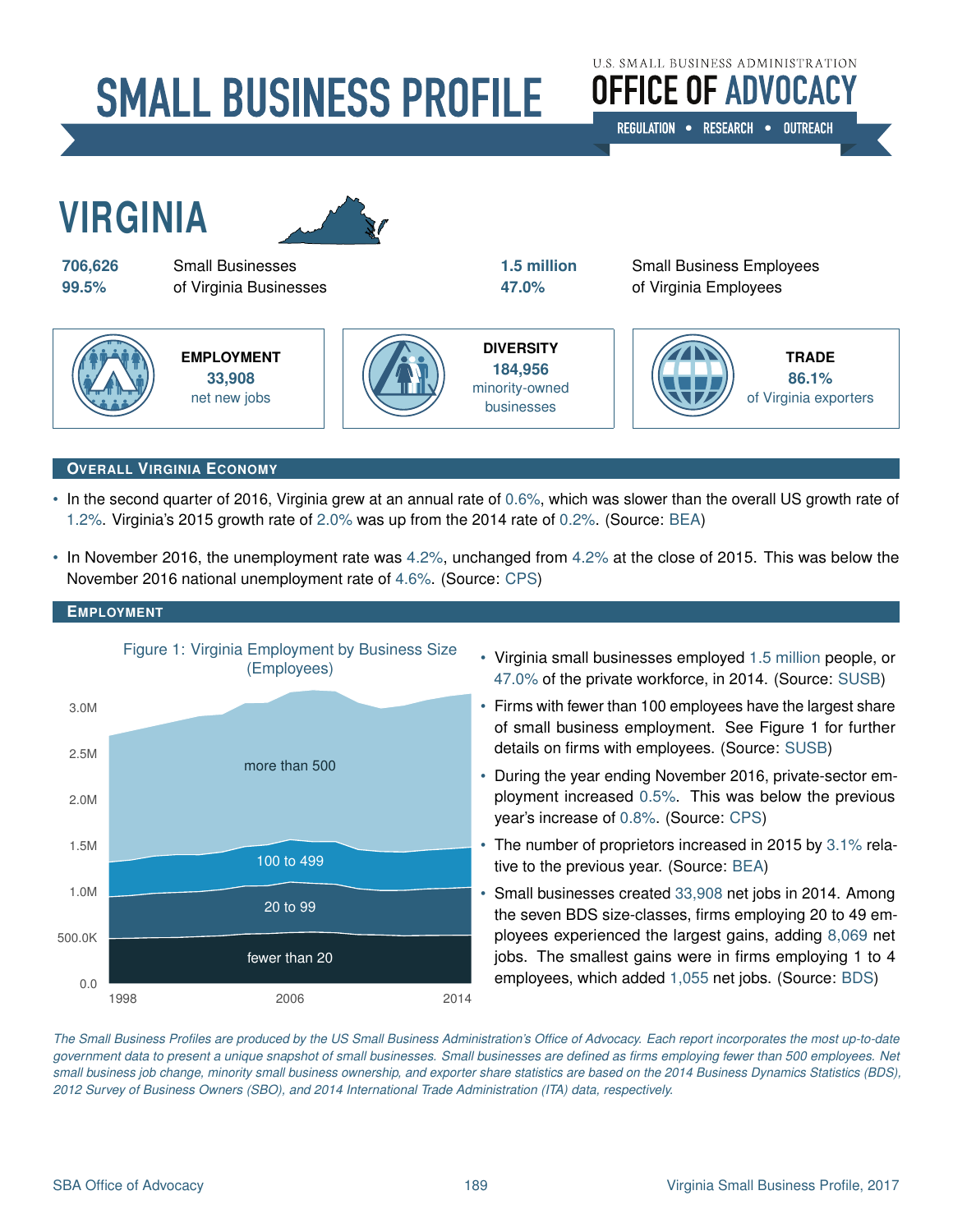#### **INCOME AND FINANCE**

- • The number of banks reported in the Call Reports between June 2015 and June 2016 declined. (Source: [FDIC\)](#page-3-0)
- • In 2014, [119,426](#page-3-0) loans under \$100,000 (valued at [\\$1.7 billion\)](#page-3-0) were issued by Virginia lending institutions reporting under the Community Reinvestment Act. (Source: [FFIEC\)](#page-3-0)
- • The median income for individuals self-employed at their own incorporated businesses was [\\$51,611](#page-3-0) in 2015. For individuals self-employed at their own unincorporated firms, this figure was [\\$22,275.](#page-3-0) (Source: [ACS\)](#page-3-0)

*Median income represents earnings from all sources. Unincorporated self-employment income includes unpaid family workers, a very small percent of the unincorporated self-employed.* 

#### **BUSINESS OWNER DEMOGRAPHICS**



*Figure 2 displays the number of small firms (SBO) per 100 people 16 years and over (ACS). For example, there are approximately 7 female-owned firms per 100 working age females or 236.2K* ÷*3.3M* ×*100. ACS and SBO differ in their classifications of individuals reporting more than one race. ACS provides a distinct category for two or more races while SBO tabulates these businesses into more than one group.* 

#### **BUSINESS TURNOVER**



Figure 3: Virginia Quarterly Startups and Exits

- In the second quarter of 2015, [6,673](#page-3-0) establishments started up, generating [22,415](#page-3-0) new jobs in Virginia. Startups are counted when business establishments hire at least one employee for the first time. (Source: [BDM\)](#page-3-0)
- In the same period, [5,242](#page-3-0) establishments exited resulting in [17,518](#page-3-0) jobs lost. Exits occur when establishments go from having at least one employee to having none, and then remain closed for at least one year. (Source: [BDM\)](#page-3-0)
- Figure 3 displays quarterly startups and exits from 2000 to 2016. Each series is smoothed across multiple quarters to highlight long-run trends.

*The BLS refers to startups as births and exits as deaths. These terms are distinct from the BLS openings and closings categories. Openings include seasonal re-openings and closings include seasonal shutterings.*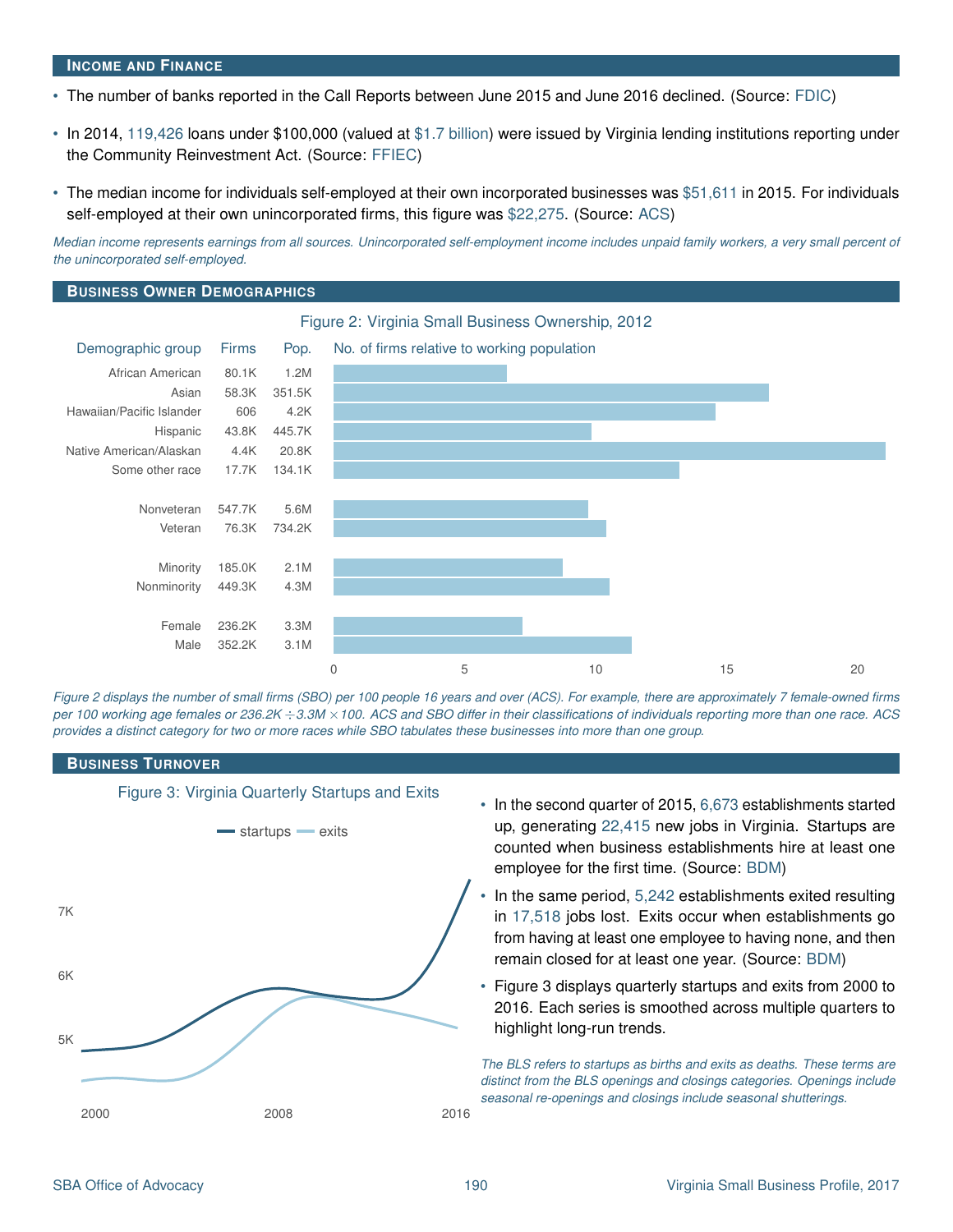#### **INTERNATIONAL TRADE**

• A total of [7,704](#page-3-0) companies exported goods from Virginia in 2014. Among these, [6,630,](#page-3-0) or [86.1%,](#page-3-0) were small firms; they generated [30.1%](#page-3-0) of Virginia's [\\$17.9 billion](#page-3-0) in total known exports. (Source: [ITA\)](#page-3-0)

## **SMALL BUSINESS EMPLOYMENT BY INDUSTRY AND COUNTY** Table 1: Virginia Employment by Industry, 2014 Industry Small Business Total Private Small Business Employment Employment Employment Share Professional, Scientific, and Technical Services 214,997 435,023 49% Health Care and Social Assistance 195,885 427,084 46% Accommodation and Food Services and the state is a state of the 181,698 and 330,740 55% Construction 143,051 169,620 84% Other Services (Except Public Administration) 141,961 163,419 87% Retail Trade 130,746 420,574 31% Administrative, Support, and Waste Management 109,885 248,561 288,561 Manufacturing 82,508 232,965 35% Wholesale Trade 56% **102,045** 56% Educational Services 65% and the services of the 41,857 and 41,857 and 41,857 and 41,857 and 41,857 and 55% and 55% Finance and Insurance **26%**<br>
Transportation and Warehousing **157,131** 26% and the same control of the state of the state of the state of the s<br>  $34.912$  39,705 35% Transportation and Warehousing 1990-100 1000 34,912 99,705 35% Real Estate and Rental and Leasing 33.920 53,529 53,529 63% Arts, Entertainment, and Recreation 6% and 31,875 56,434 56% Information 25,559 93,753 27% Agriculture, Forestry, and Fishing and Hunting  $3,216$   $3,847$   $3,847$   $84\%$ Mining, Quarrying, and Oil and Gas Extraction 3,045 9,772 31% Utilities 2,144 14,403 15% **Total 1,485,352 3,160,539 47%**

## Figure 4: Virginia Small Business Percent of Employment by County



## Small Business Employment

| 31% to 47% | 54% to 69%  |
|------------|-------------|
| 47% to 54% | 69% to 100% |